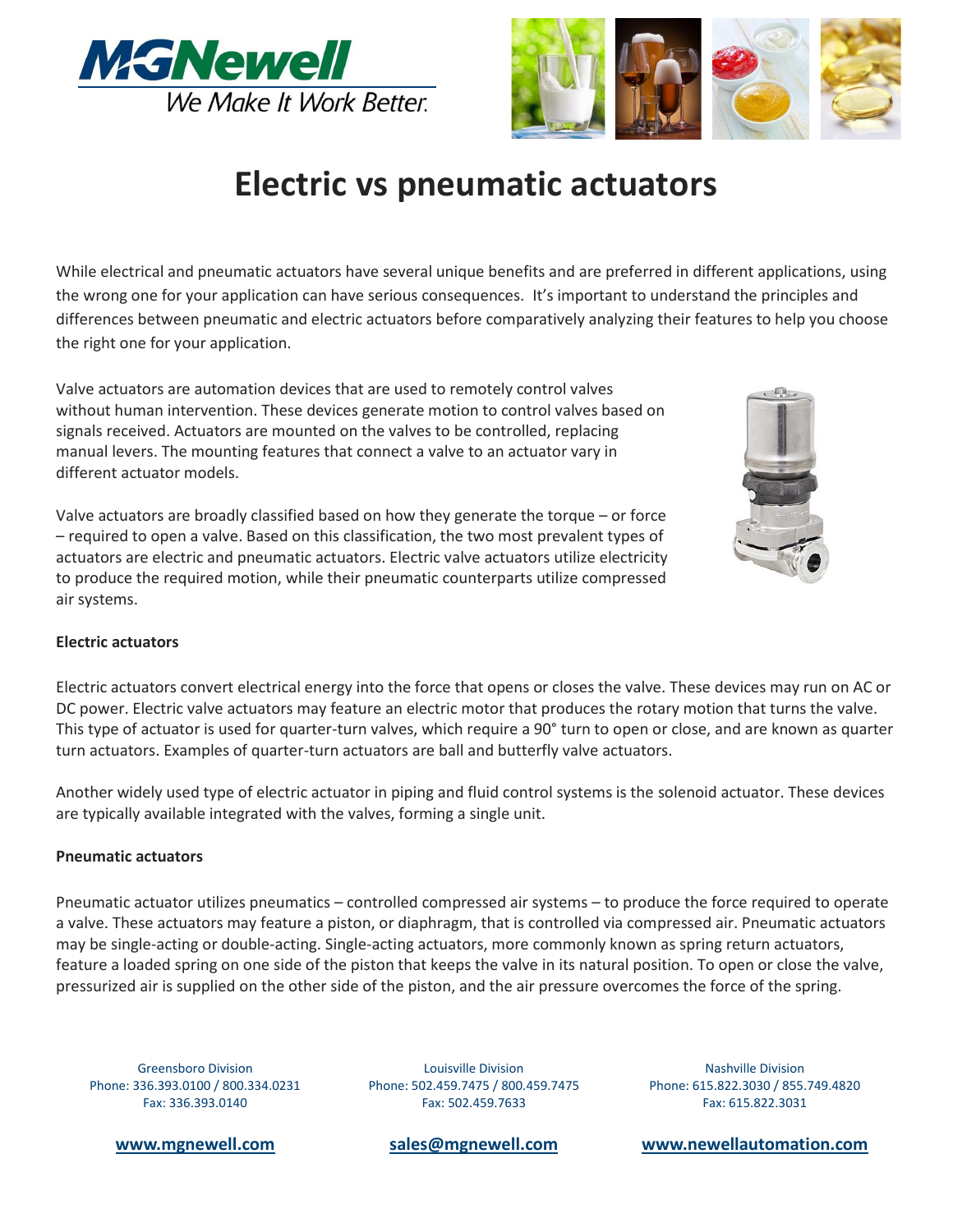

# We Make It Work Better.



On the other hand, in double-acting actuators, the air is supplied to both sides of the piston. The difference in pressure between the two sides keeps the valve in the desired position. Pneumatic actuators typically produce linear motion. However, in actuators such as butterfly valve actuators (which are required to generate rotary motion), motion conversion mechanisms – such as rack and pinion, and scotch yoke mechanisms – are used.

# **Seven considerations to choose between an electric and a pneumatic actuator**

Both electric and pneumatic valve actuators have specific

advantages in different applications. To choose the right one for your application, certain factors and characteristics of these actuators must be analyzed. Some of these factors and characteristics are explored below.

#### **1. Precision**

Precision is considered for valves that need to operate in partially open or closed positions to allow an exact amount of media to flow through. Both electric and pneumatic actuators provide precise control. However, when relying on pneumatic actuation, the inclusion of an electro-pneumatic positioner may be required as an accessory on a pneumatically operated device such as a control valve to achieve the high precision control necessary in applications.

#### **2. Force range**

Pneumatic actuators provide a significantly higher force/torque per unit side than their electric counterparts. For applications that involve a large valve or a valve with high operating pressure, pneumatic actuators are the better option.

#### **3. Speed**

Speed of actuation is a crucial consideration in specific applications. Like with precision, both electric and pneumatic actuators can be fast. However, a pneumatic actuator reacts faster and has high duty cycles. Furthermore, the operating speeds of pneumatic actuators are adjustable.

#### **4. Lifespan**

Pneumatic actuators have fewer components. Therefore, they are easier to maintain and have a longer lifespan than electrical actuators, which have several parts that may require regular maintenance. However, while the actuator unit may not require maintenance, other components such as the air compressor and the FRL (Filter, Regulator, and lubricator) may require more frequent maintenance

## **5. Cost**

The design of pneumatic valve actuators is more straightforward than that of their electric counterparts, and so these actuators cost less than electric counterparts. However, when the cost of the accompanying pneumatic system is considered, the overall cost of a pneumatic actuation system increases. This cost can be significantly reduced by setting up numerous actuators with the same pressurized air supply system.